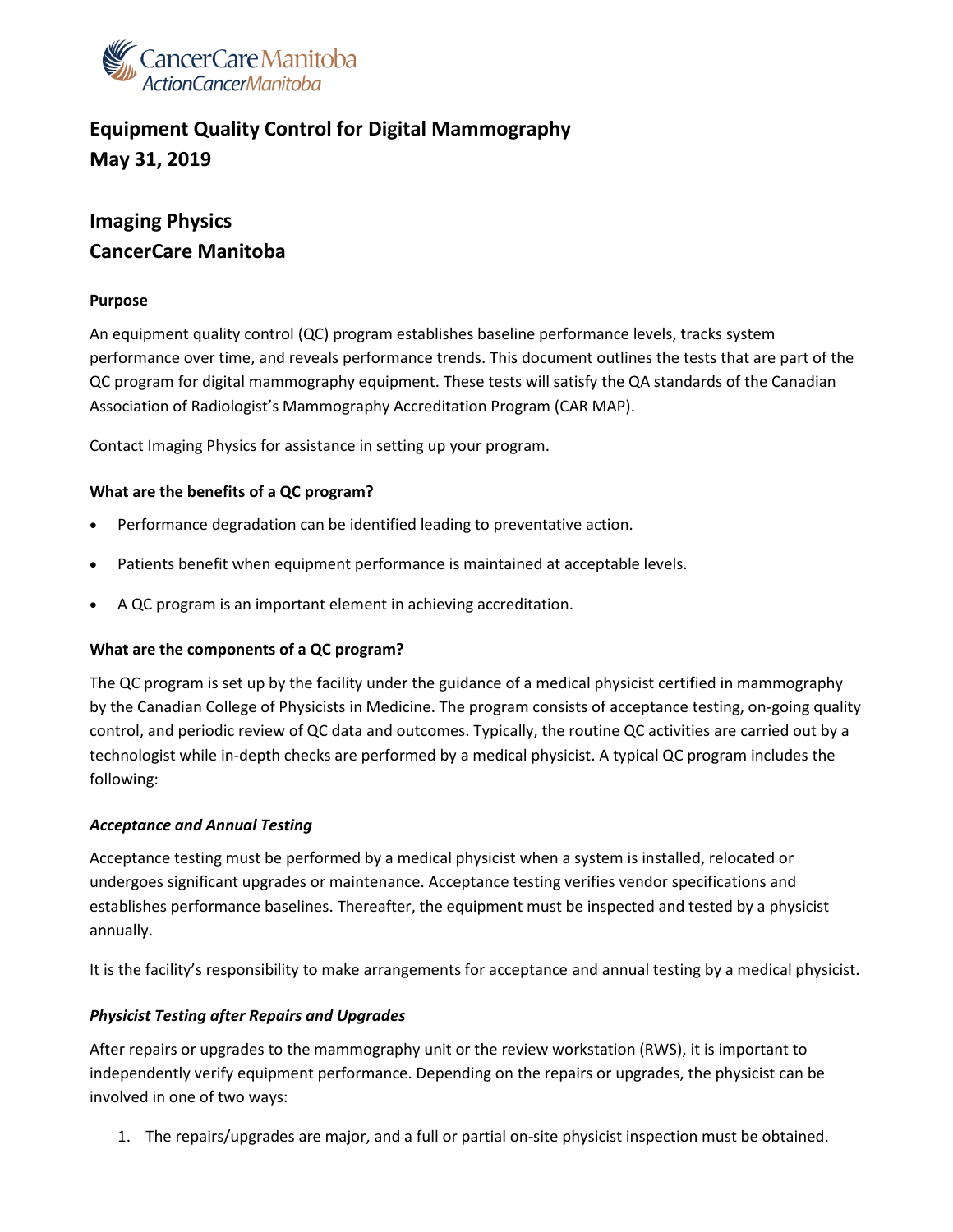2. The physicist provides oversight and verification of system performance carried out by other personnel (radiographic technologist, biomedical technologist, etc.).

Consult with the medical physicist to determining which option is most suitable. Generally, if on site physicist testing is required, the testing *must take place prior to clinical use.* 

## *Technologists QC Tests*

Table 2 provides a listing of technologist QC tests required by the CAR MAP and Medical Physics in Manitoba.

All QC activity must be documented using CAR digital QC forms and additional forms approved by medical physics. Most of the tests are already familiar to mammography technologist. In what follows, we elaborate on tests that go beyond the CAR MAP requirements.

| <b>Test</b>                            | <b>Frequency</b> | <b>CAR</b> | <b>MB</b>  | <b>Corrective Action Timeline</b>                                                                                           |
|----------------------------------------|------------------|------------|------------|-----------------------------------------------------------------------------------------------------------------------------|
| Visual Check/Daily Checklist           | Daily            | $\sqrt{ }$ | $\sqrt{ }$ | N/A                                                                                                                         |
| <b>AWS Cleaning</b>                    | Daily            | $\sqrt{ }$ | $\sqrt{ }$ | Before clinical use.                                                                                                        |
| RWS Cleaning and viewing<br>conditions | Daily            | $\sqrt{ }$ | $\sqrt{ }$ | Before clinical use.                                                                                                        |
| Artefact Evaluation (Flat Field)       | Weekly           | $\sqrt{ }$ | $\sqrt{ }$ | Before clinical use.                                                                                                        |
| <b>AWS Monitor QC</b>                  | Weekly           | $\sqrt{ }$ | $\sqrt{ }$ | Before clinical use for gross defects,<br>otherwise within 30 days.                                                         |
| <b>RWS Monitor QC</b>                  | Weekly           | $\sqrt{ }$ | $\sqrt{ }$ | Before clinical use.                                                                                                        |
| D Phantom AEC Check (SDNR)             | Weekly           | $\sqrt{ }$ | $\sqrt{ }$ | Before clinical use.                                                                                                        |
| <b>Mechanical Inspection</b>           | Monthly          | $\sqrt{ }$ | $\sqrt{ }$ | Before clinical use for any items that<br>compromise patient safety, image<br>quality or dose. Otherwise within 30<br>days. |
| <b>MAP Phantom Image Quality</b>       | Monthly          | $\sqrt{ }$ | $\sqrt{ }$ | Before clinical use.                                                                                                        |
| Radiologist QC Review                  | Monthly          | $\sqrt{ }$ | $\sqrt{ }$ | Within 30 days.                                                                                                             |
| <b>Breast Thickness Indicator</b>      | Monthly          |            | $\sqrt{ }$ | Before clinical use.                                                                                                        |
| Repeat/reject Analysis                 | Quarterly        | $\sqrt{ }$ | $\sqrt{ }$ | Within 30 days.                                                                                                             |

# *Table 1: List of Technologist QC Tests*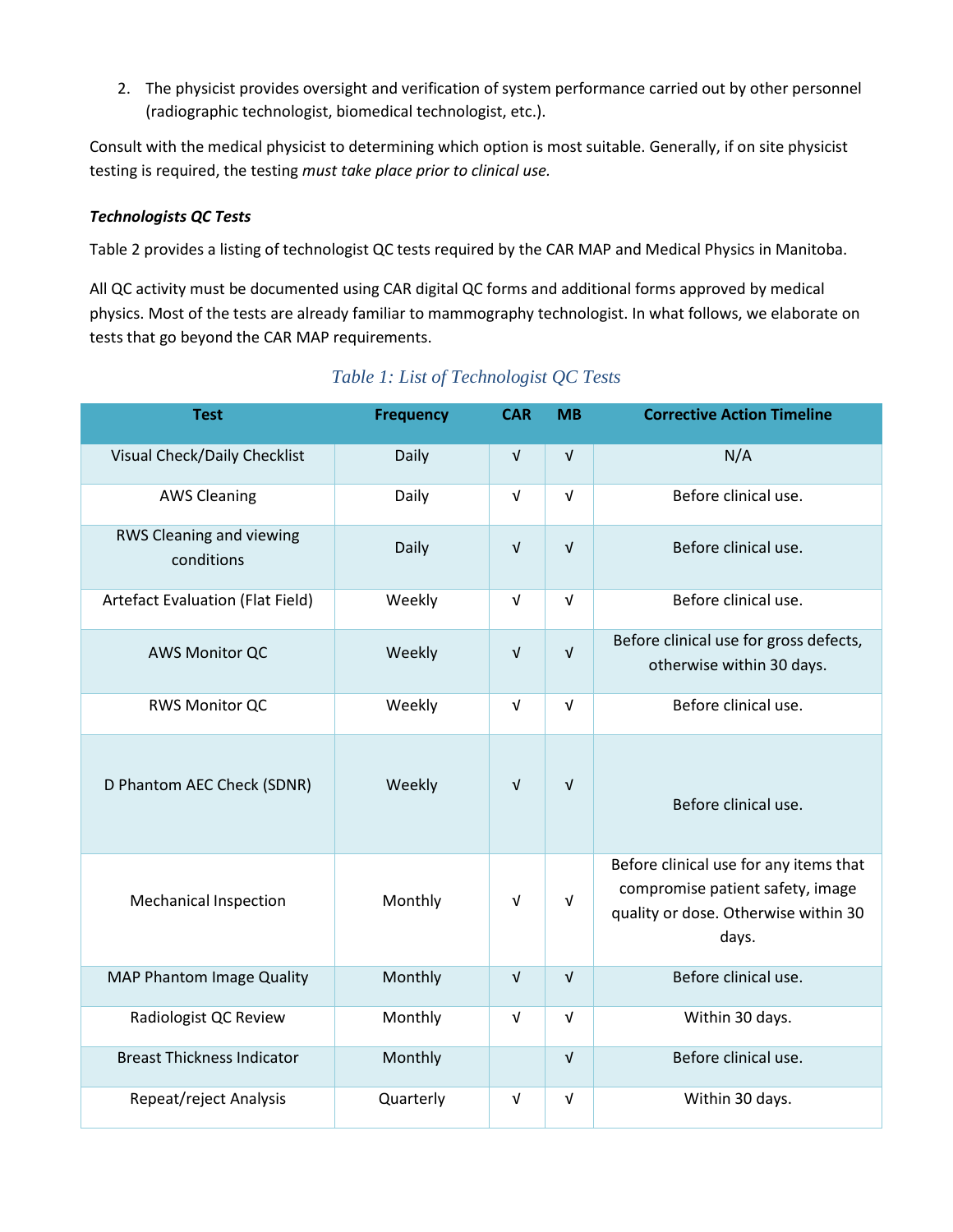| <b>Compression Force</b>    | Semi-annually                         | V | ν | Before clinical use. |
|-----------------------------|---------------------------------------|---|---|----------------------|
| <b>Detector Calibration</b> | Per the<br>manufacturer's<br>protocol |   | ν | Before clinical use. |
| Mobile QC                   | SDNR after moving                     |   | V | Before clinical use. |

# *Weekly D Phantom AEC Check (SDNR)*

This test provides a tool to monitor system performance over time and to ensure the system meets quantitative image quality and dose performance levels. It involves tracking the signal-difference-to-noise ratio (SDNR) under imaging conditions mimicking those of an average breast. Sometimes this test is referred to as the contrast-to-noise ratio (CNR).

Please note that the vendor tests using the MAP phantom is not appropriate because the results are sensitive to the exact placement of the ROI in the largest mass. You must use the D phantom for this test.

# *SDNR Test Instructions*

- 1. Create a QC study/patient and give it an appropriate name.
- 2. The study category should be QC-raw.
- 3. Use the OPDOSE AEC option.
- 4. Use the non-deflecting compression paddle. Use the same paddle very week.
- 5. Place the D phantom with its flat side aligned along the chest wall edge of the bucky, centered right to left, and the 1 mm disc on top. Use care to position the phantom consistently every time the test is performed. [Figure 1. D Phantom positioningFigure 11](#page-2-0) illustrates proper phantom positioning.



*Figure 1. D Phantom positioning*

- <span id="page-2-0"></span>6. Apply compression to the phantom in the range of 50-60 N. The phantom thickness is at the edge of values that can cause the kVp to change. You may have to use the manual compression fine adjustment to ensure that the system reads a thickness of 40 mm.
- 7. Acquire an image of the test object using AEC-OPDOSE exposure.
- 8. Record the kV, target, filter, and mAs. Plot the mAs on the mAs chart.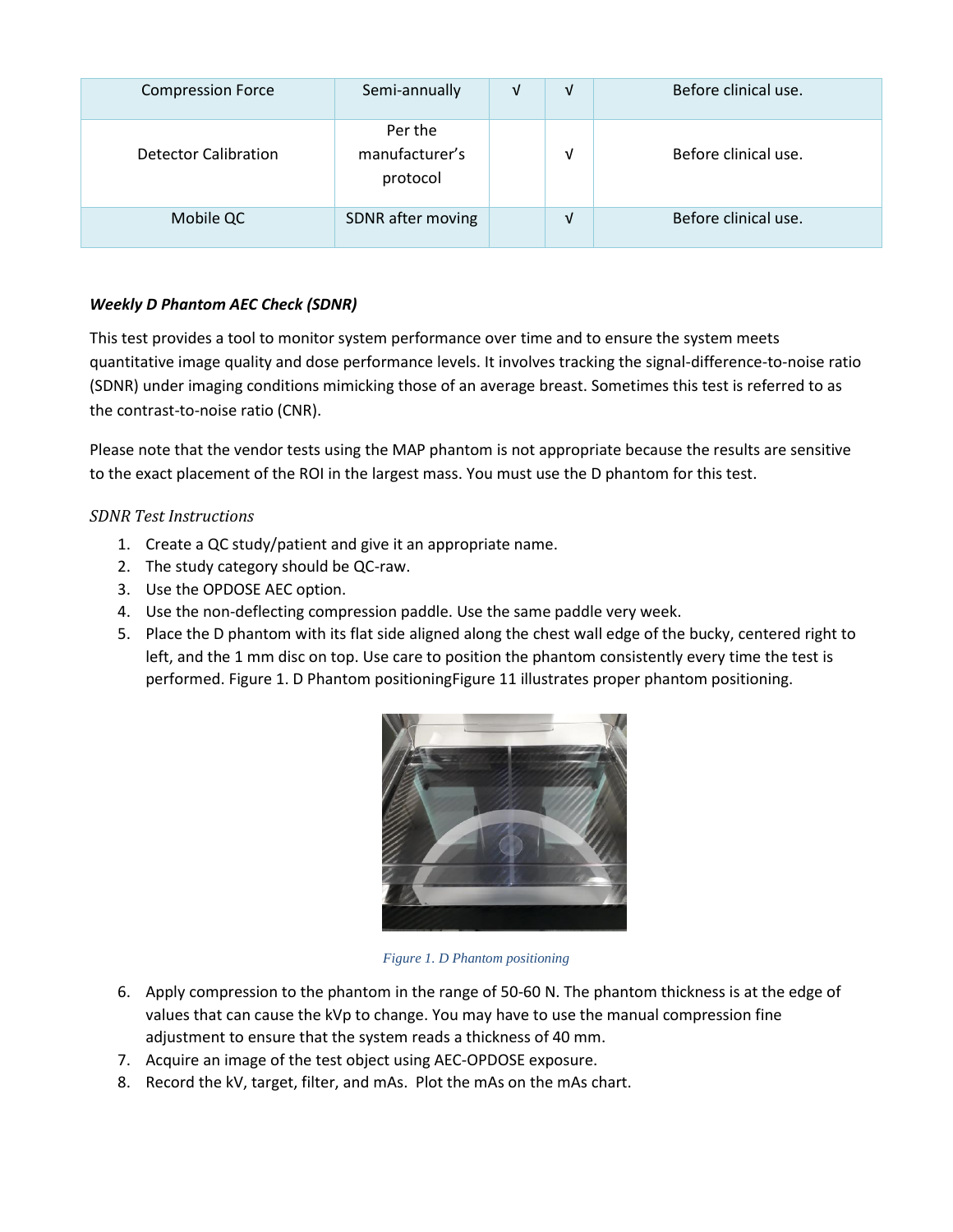- 9. Place a region of interest (ROI) over the contrast disc. The ROI area should be between 3 cm<sup>2</sup> and 4  $\textsf{cm}^2$ . Ensure the ROI is completely within the disc and does not touch its edges. Measure the mean and denote it as quantity **A**.
- 10. Move the ROI to the background region of the phantom, outside but adjacent to the disc and record the mean and denote it as quantity **B** and record the standard deviation and denote it as **C**. Plot the mean on the mean chart. Se[e Figure](#page-3-0) for an example of ROI placement.
- 11. Calculate the SDNR as **SDNR=|B-A|/C** and plot it in the SDNR chart.

When the test is being setup for the first time, repeat it 5 times and average the values for mAs, **A**, **B** and **C.** Calculate the SDNR using these averages.

## *Performance Limits and Corrective Action:*

The mAs, mean (**B**) and SDNR should not change by more than ±15%. The kV, target and filter should not change if the test setup is the same every time.

If any of the test results are outside the action limits, the test should be repeated. If the results persist, cease imaging patients and contact medical physics to determine the appropriate course of action.

Please note that a new baseline will need to be established after replacement of tube, detector or service that affects the AEC. Consult with the physicist to determine if a new baseline is needed.

If the test fails, corrective action must be taken before clinical use.



*Figure 2. ROI placement in D phantom*

## <span id="page-3-0"></span>*Monthly Breast Thickness Indicator*

The purpose of this test is to ensure that the indicated compression thickness is accurate. This is important because the AEC system uses the breast thickness to determine the exposure loading factors.